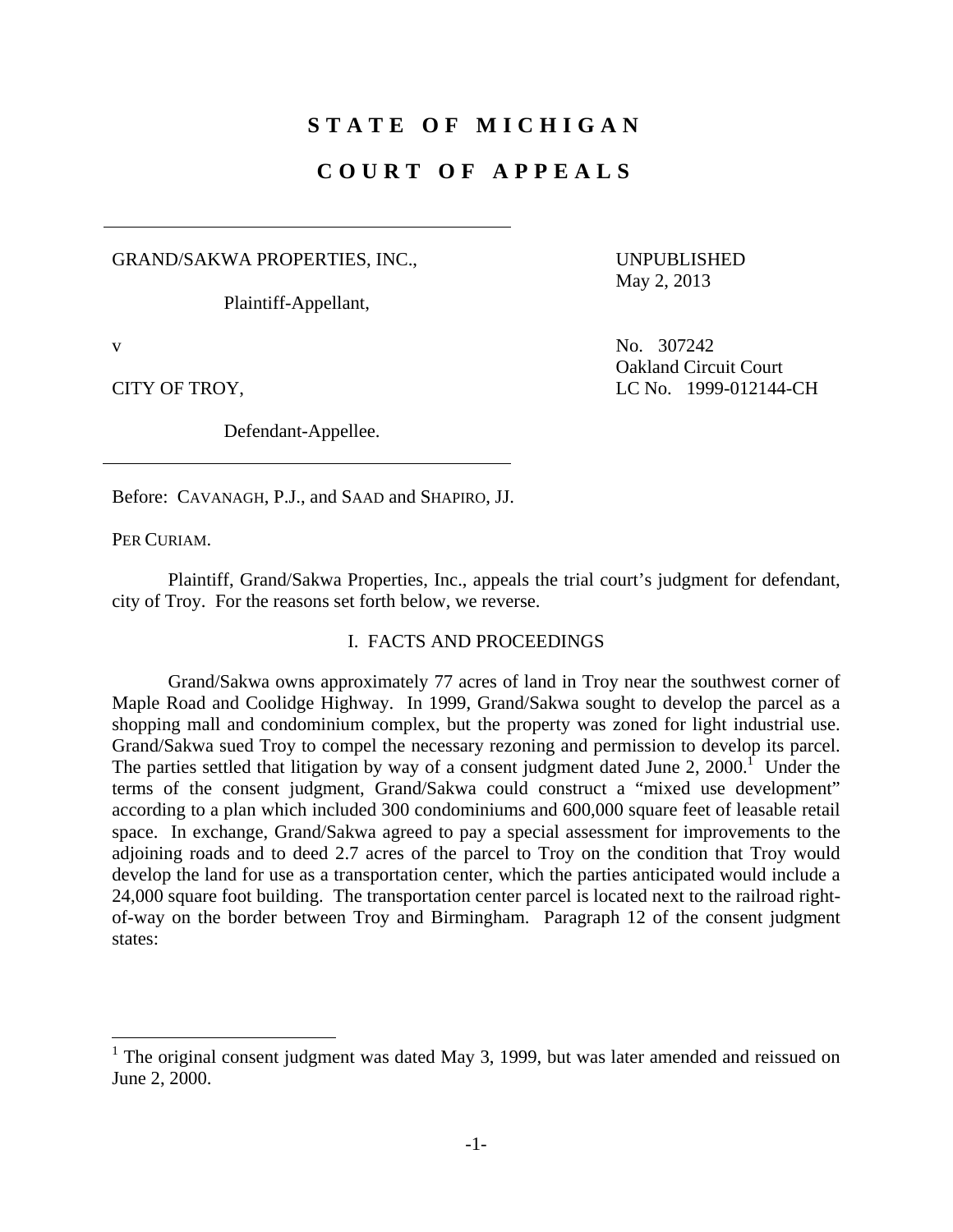The parties recognize that at some future date the City may desire to construct a transit facility at its sole cost and expense and its associated parking on the Property as depicted on the Conceptual Plan ("Transportation Center"). The area proposed for the Transportation Center may be used as a parking area to service the Commercial Component until and unless the Transportation Center is developed by the City. *If the Transportation Center is not funded by the City within ten (10) years from entry of this Amended Judgment*, or the City elects not to purchase the area as provided for in paragraph 14, *then all right, title and interest of the City in the property designated at the Transportation Center, shall revert to the Plaintiff* pursuant to paragraph 12 for its own use as provided in an approved site plan. [Emphasis added.]

Paragraph 13 of the consent judgment states that Grand/Sakwa would deliver to Troy a warranty deed for the transportation center land granting "fee simple, lien free title to the land . . . to be used by the City for the Transportation Center and *if not used for such purpose, with the deed reservation that it revert to Plaintiff after 10 years as set forth in Paragraph 12* at Plaintiff's option." (Emphasis added). Grand/Sakwa transferred title to the 2.7 acres to Troy through a warranty deed recorded on June 22, 2001. The deed expressly states that "[t]he Property shall automatically revert to the Grantor for its own use if the transportation center is not funded by Grantee by June 2, 2010 pursuant to and in accordance with the Consent Judgment." Neither the consent judgment nor the warranty deed provide a definition of the word "funded."

 In 2007, Troy asked Grand/Sakwa to grant it more time to fund the transportation center and proposed an amendment to the consent judgment which would provide:

E. Due to the financial situation in the State of Michigan, Troy is seeking a five and a half year extension of the time frame to raise the funding for the development of the Transportation Center.

Grand/Sakwa did not agree to the extension of time to 2015 for Troy to fund the transportation center.

 In a letter dated May 5, 2010, the acting assistant manager for Troy's Economic and Development Service Department, Mark Miller, sent a letter to Gary Sakwa stating that Troy, in cooperation with the city of Birmingham, funded the transportation center as required by the consent judgment. He outlined the following funding sources for the project: \$250,000 from an Energy Efficiency and Conservation LED Demonstration grant through the Michigan Department of Energy, Labor & Economic Growth, an \$8,400,000 grant from the Federal Rail Administration (FRA) through the High-Speed InterCity Passenger Rail Program, and a \$1,300,000 earmark for Federal Congressional Bus & Bus Facilities through the Federal Transit Administration.

 The estimated cost of construction was approximately \$10 million. Miller's letter assured Sakwa that the cities of Troy and Birmingham were "moving forward to make the facility a reality" and stated that the facility would provide passenger rail service accessible from both Troy and Birmingham, "a barrier-free non-motorized link between the regional bus terminal Troy and the rail platform in Birmingham" by way of a tunnel under the CN railway line, and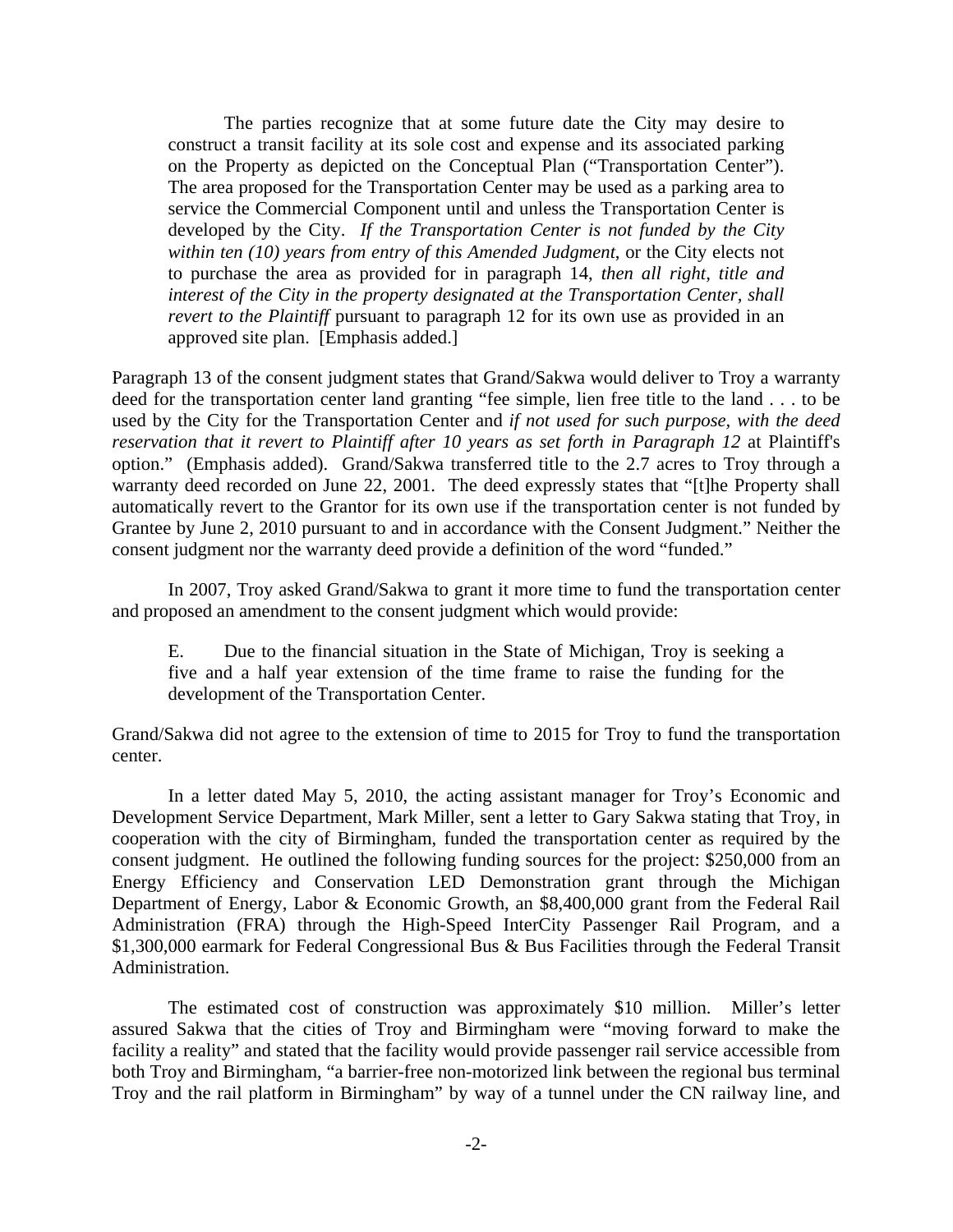that the existing Birmingham Amtrak stop would be relocated to "the Troy/Birmingham Intermodal Transit Facility,"<sup>2</sup> which would be a "hub in the Detroit Regional Mass Transit plan. . . ."

 Grand/Sakwa's counsel responded by letter dated May 13, 2010 which outlined Grand/Sakwa's numerous concerns about creating a regional transportation hub on the 2.7-acre parcel, asserting that during negotiations leading to the consent judgment, Troy represented that the transportation center would serve as a limited-use port for commuter trains running between Detroit and the suburbs. Grand/Sakwa also asked Troy to support its claim of having funded the transportation center:

 Your letter references three "funding sources" for the project. Please confirm that the City of Troy has in fact received all funds referenced in your letter, and that such funds are immediately available for the Transit Center project. Alternatively, if the City has not received all such funds, please indicate when the City will receive the funds; any and all conditions that must be satisfied before such funds will be transferred to the City; and whether the funds have been or will be paid solely to the City of Troy.

On May 19, 2010, counsel for Grand/Sakwa made a Freedom Information Act request for documents showing that Troy received the grant and earmark funds for the project.

 In a letter dated June 3, 2010, Grand/Sakwa's counsel informed Troy's counsel of the reversion language contained in paragraphs 12 and 13 of the consent judgment and the automatic reverter clause in the warranty deed. Referring to the May 5, 2010 letter, Grand/Sakwa's counsel wrote:

We previously received correspondence from the City of Troy suggesting that the City may receive funding for the Transit Center from a variety of sources. Upon investigation and inquiry, it is our understanding that some or all of the funds from such potential "sources" have not been deposited with the City, and that the Transit Center has not been funded. Accordingly, pursuant to the express terms and provisions of both the Consent Judgment and the Warranty Deed delivered to the City, the Transportation Center property automatically reverted to the Grantor on June 3, 2010. To avoid any cloud on title, please cause the City to execute the enclosed Quit Claim Deed conveying all rights, title and interests of the City in and to the Transportation Center parcel to Grand/Sakwa New Holland LLC, and return the same to the undersigned.

 Troy did not agree to quitclaim the property back to Grand/Sakwa. In July 2010, Grand/Sakwa filed a motion in the trial court to enforce the consent judgment, arguing that the parcel reverted back to Grand/Sakwa because Troy did not fund the project as required by the

1

 $2^2$  CN Railroad rejected the planned tunnel and the City of Birmingham decided not to relocate its train station and abandoned the transportation center project in 2011.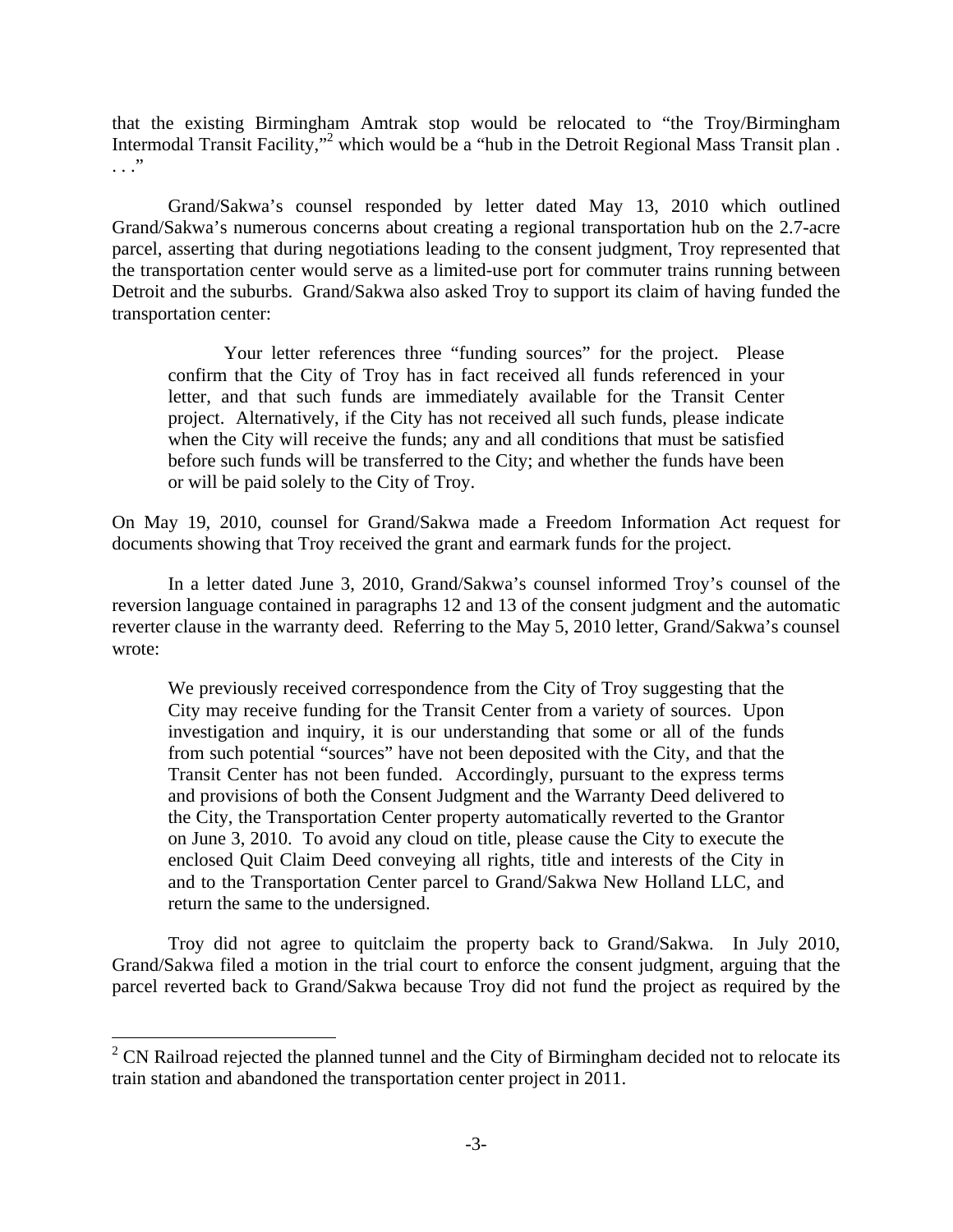consent judgment and deed. Later, on April 1, 2011, Grand/Sakwa moved for summary disposition and to force reversion of the deed. Specifically, Grand/Sakwa argued that, because documents and testimonial evidence showed that the transportation center was not "funded" pursuant to the terms of the consent judgment, Troy must deed the parcel back to Grand/Sakwa. Grand/Sakwa asserted that, under any definition of "funded," Troy did not secure funding for the transportation center and, if the term "funded" is ambiguous, the parties who negotiated the consent judgment, including the former city manager, agree that "funded" meant that, within 10 years, Troy would have all the money necessary to complete the transportation center and that the money would be "immediately available."

 In response, Troy argued that the sources of funding outlined in the May 5, 2010 letter were in place. Troy further argued that, even if the bulk of the money was not actually deposited in Troy's accounts, the judgment did not define the scope of the transportation center and Troy certainly had enough money set aside to build "a small Plexiglass shelter" or a paved drop-off area for buses, which would suffice as a "transportation center" under the consent judgment. In reply, Grand/Sakwa observed that Troy failed to present evidence to establish a genuine issue of material fact that the transportation center was "funded." Grand/Sakwa noted that it presented ample evidence that, from the outset, Troy planned to build a large, regional transportation center and that the primary source of funding for the project, the \$8.4 million from the federal government, was not actually awarded to Troy.

 The trial court denied Grand/Sakwa's motion for summary disposition and, instead, granted judgment in favor of Troy. On the record, the trial judge specifically opined:

 Plaintiff argues the funding requirement meant that the entire amount of funds needed would be, quote, "immediately available," unquote, and plaintiff relies on the affidavit of [former Troy City Manager] James Bacon. However, the contract between the parties is unambiguous and thus extrinsic evidence is not to be considered. The definitions of fund are, quote, "to provide or appropriate a fund or permanent revenue for payment thereof," unquote, and, quote, "to make provision of resources for discharging the interest or principal of," unquote, or, quote, "to provide funds for," unquote. Thus, the project was funded and the arguments to the contrary lack merit and are denied.

On May 31, 2011, the trial judge signed an order denying Grand/Sakwa's motion for summary disposition and granting judgment in favor of Troy. The trial court also denied Grand/Sakwa's motion for reconsideration.

### II. ANALYSIS

### A. STANDARDS OF REVIEW AND APPLICABLE LAW

 The trial court denied Grand/Sakwa's motion pursuant to MCR 2.116(C)(10). This Court reviews a trial court's denial of a motion for summary disposition de novo. *Majestic Golf, LLC v Lake Walden Country Club, Inc*, 297 Mich App 305, 320; 823 NW2d 610 (2012). As this Court further explained in *Corwin v DaimlerChrysler Ins Co*, 296 Mich App 242, 253; 819 NW2d 68 (2012):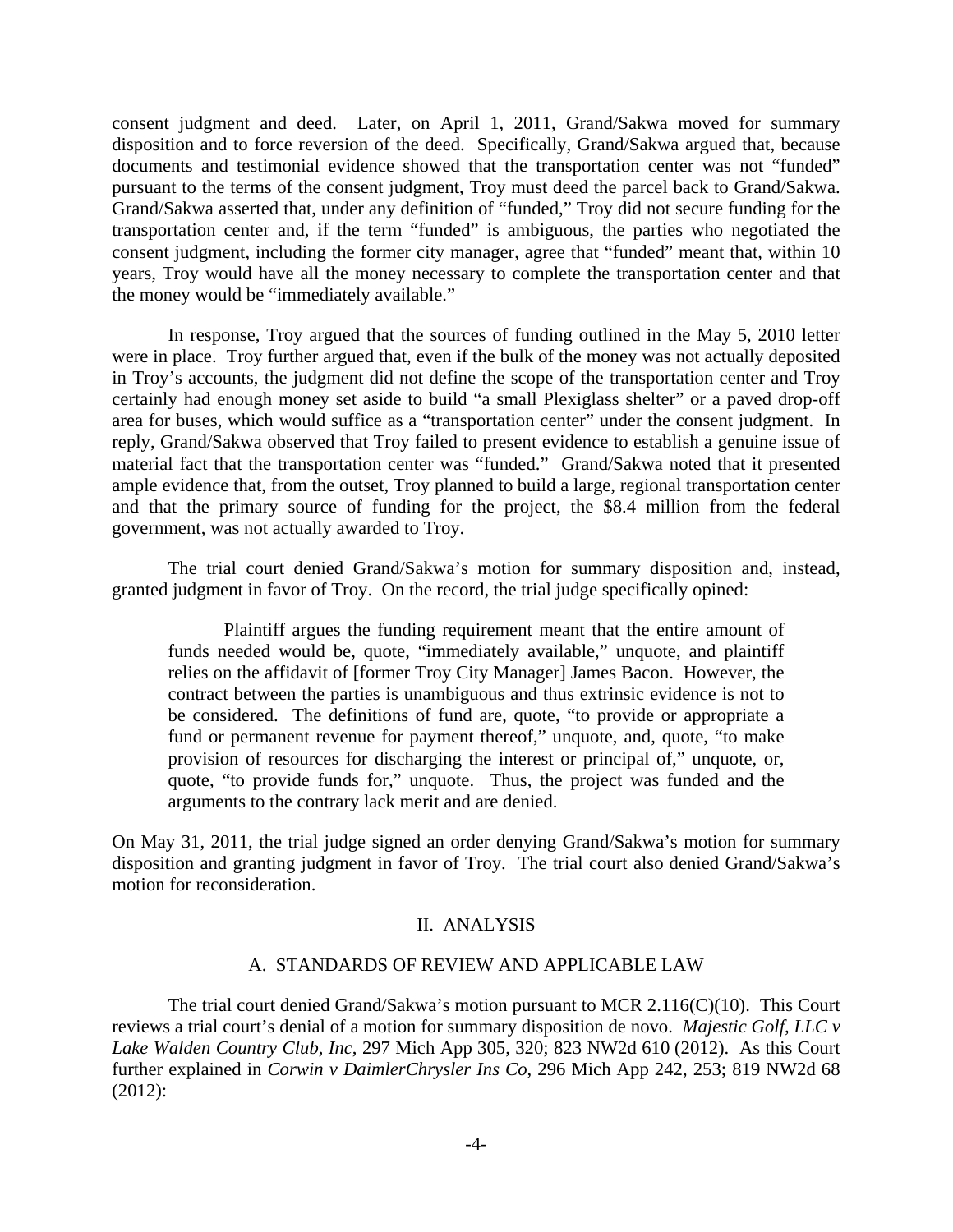When reviewing a motion brought under MCR 2.116(C)(10), this Court considers the pleadings, affidavits, depositions, admissions, and any other documentary evidence submitted by the parties in a light most favorable to the nonmoving party. *The Cadle Co v City of Kentwood*, 285 Mich App 240, 247; 776 NW2d 145 (2009). A motion for summary disposition under MCR 2.116(C)(10) may be granted when there is no genuine issue regarding any material fact and the moving party is entitled to judgment as a matter of law. *Campbell v Dept of Human Servs*, 286 Mich App 230, 235; 780 NW2d 586 (2009).

 This case also involves the interpretation of a consent judgment. "Judgments entered pursuant to the agreement of the parties are of the nature of a contract, rather than a judicial order entered against one party." *Massachusetts Indem and Life Ins Co v Thomas*, 206 Mich App 265, 268; 520 NW2d 708 (1994). Indeed, "'[a] consent judgment is different in nature from a judgment rendered on the merits because it is primarily the act of the parties rather than the considered judgment of the court.'" *Clohset v No Name Corp*, 296 Mich App 525, 539; 824 NW2d 191 (2012), quoting 46 Am Jur 2d, Judgments, § 184, p 528 (2006). At the same time, however, once a consent judgment is entered, it is enforceable as any judgment on the merits. *Trendell v Solomon*, 178 Mich App 365, 368-369; 443 NW2d 509 (1989). With regard to the interpretation of a judgment entered pursuant to the consent of the parties, this Court opined in *Laffin v Laffin*, 280 Mich App 513, 517-518; 760 NW2d 738 (2008):

A consent judgment is in the nature of a contract, and is to be construed and applied as such. *Gramer v Gramer*, 207 Mich App 123, 125; 523 NW2d 861 (1994). If no reasonable person could dispute the meaning of ordinary and plain contract language, the Court must accept and enforce contractual language as written, unless the contract is contrary to law or public policy. *Rory v Continental Ins Co*, 473 Mich 457, 468; 703 NW2d 23 (2005). In general, consent judgments are final and binding upon the court and the parties, and cannot be modified absent fraud, mistake, or unconscionable advantage. *Staple v Staple*, 241 Mich App 562, 564; 616 NW2d 219 (2000); *Walker v Walker*, 155 Mich App 405, 406- 407; 399 NW2d 541 (1986).

As stated, "[c]ontract language should be given its ordinary and plain meaning." *Michigan Nat Bank v Laskowski*, 228 Mich App 710, 714; 580 NW2d 8 (1998). Further, if a contract fails to define a term, "a dictionary may be used to determine the ordinary meaning of a word or a phrase." *Greenville Lafayette, LLC v Elgin State Bank*, 296 Mich App 284, 292 n 4; 818 NW2d 460 (2012). The reversion language of the warranty deed is also at issue. "A deed is a contract, . . . and the proper interpretation of the language in a deed is therefore reviewed de novo on appeal . . . ." *In re Rudell Estate*, 286 Mich App 391, 402-403; 780 NW2d 884 (2009) (citations omitted).

#### B. DISCUSSION

 The parties agree that the consent judgment and deed failed to define the term "funded," and the parties further agree that the term should be given its plain and ordinary meaning. In her ruling from the bench, the trial court did not state from which dictionary she took her definitions of the term "fund." However, her definitions are similar to those found in Webster's Unabridged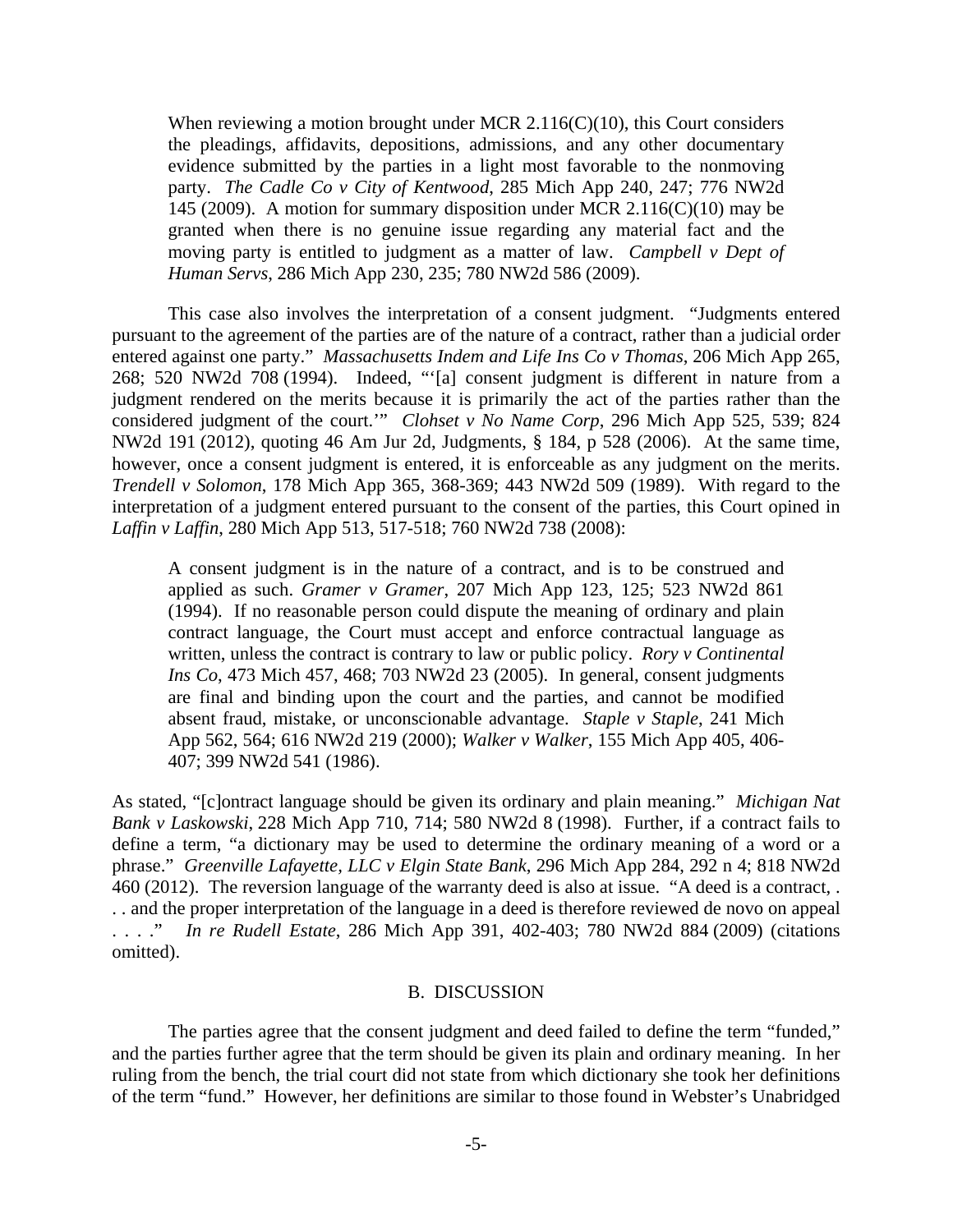Dictionary, which defines "fund" as "a supply of money or pecuniary resources, as for some purpose," a "supply" or "stock," "funds, money immediately available; pecuniary resources," "to provide a fund to pay for some interest or principal of (a debt)," and "to allocate or provide funds for (a program, project, etc.)" *Random House Webster's Unabridged Dictionary* (2d ed, 1998) (emphasis removed).

 We hold that Grand/Sakwa presented ample evidence to show that the transportation center was not "funded" as of June 2, 2010, and that Troy failed to establish a genuine issue of material fact that the transportation center was "funded" as of that date. The trial court, without analysis, defined the term "funded" and, with no consideration of the evidence presented, ruled, in a conclusory statement, that the transportation center was funded. This was clearly contrary to the court's obligation under the cited court rule, MCR  $2.116(C)(10)$ , to review the evidence submitted and to determine whether there is a genuine issue of material fact for trial.

 In any case, we summarily reject Troy's assertion that it could have "funded" a transportation center consisting of a bus shelter or a paved drop-off area. Not only did the parties anticipate in the consent judgment itself that Troy would need land on which to construct a 24,000 square foot building, in the months and years leading up to the 10-year deadline, Troy clearly planned a transportation center of considerable breadth, size, and cost. Indeed, Troy partnered with Birmingham to build a "multi-modal transit center," including an underground tunnel, with a preliminary estimate cost of \$8.4 million, and a later estimated cost of nearly \$10 million. This is evidenced in the plans, project descriptions, grant requests and witness testimony. Accordingly, Troy's assertion that it was sufficient to show that it could have "funded" another, less costly project on the property is without merit.

 There is also no issue of material fact that Troy did not receive, and had no declaration that it would receive, the plainly-necessary grant from the FRA. It was only in August 2009 that the Michigan Department of Transportation (MDOT) applied for grants for various projects through the Federal Rail Administration's High-Speed Intercity Passenger Rail Program, under the American Recovery and Reinvestment Act. Among others, MDOT applied for approximately \$8.4 million for the joint transportation center project between Troy and Birmingham. The person who applied for the grants on behalf of Michigan, Therese Cody, unequivocally testified that, even as of December 2010, six months after the 10-year deadline, Troy had not been awarded the federal grant and there was no obligation made by the FRA to Troy for the requested money. Indeed, Troy had not finalized plans or approved the site plan by the deadline, and MDOT was not actively working on the grant for Troy because it was occupied with a higher priority rail project in Battle Creek. Cody further testified that, long after June 2, 2010, Troy had yet to finalize or submit various construction, environmental, maintenance, and financial information required by the FRA for consideration before any obligation or award would be made.

 While Troy relies on a letter of January 10, 2010 stating that MDOT's application had been accepted by the FRA, Cody made clear that the letter was by no means an assurance that Troy would actually receive the grant. Moreover, if the FRA decided to go forward with funding the project, the money would be granted to the state, not to the city of Troy. Once granted, Troy would have to enter into a negotiated agreement with MDOT in order to actually receive the funds. No such negotiations took place between Troy and MDOT because no grant was made in